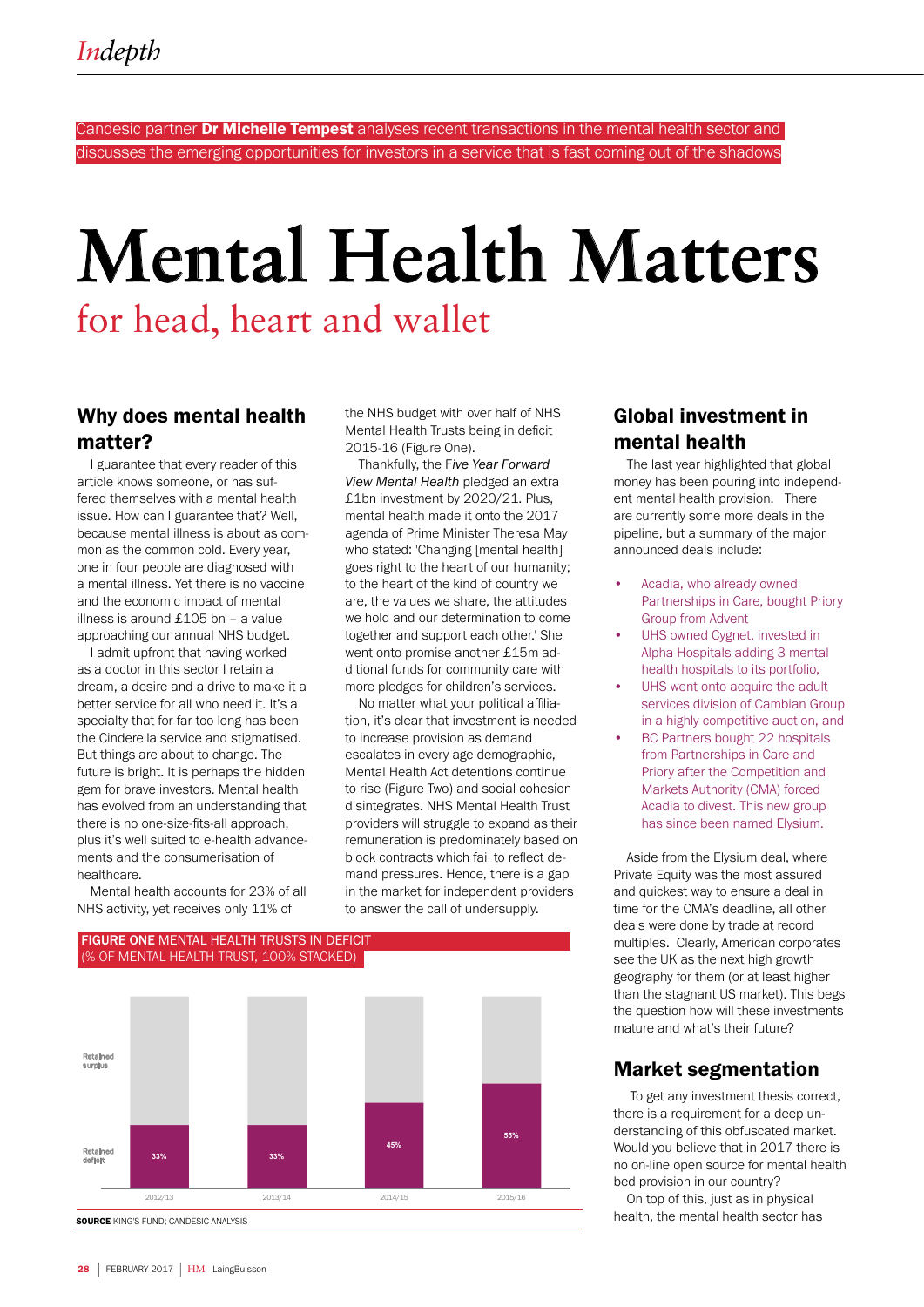subspecialised as treatment gets ever more sophisticated; consequently, to compare like-for-like services, industry experts need to be at hand to guide you through the nuances of subspecialties.

This article would be too long if it covered every subspecialty, so let's take the example of inpatient 'rehabilitation and recovery' where people often stay for around 18 months. These are not drug and alcohol services, not learning disability nor brain injury, but are defined by the Royal College of Psychiatrists as services for people 'living with a longer-term mental health problem' who 'cannot be discharged home'. Usually they include people with a diagnosis of schizophrenia, schizoaffective disorder or bipolar disorder. Typical difficulties include:

- Problems with organising and planning daily life
- Symptoms of mental illness, such as hearing voices that are distressing or make it difficult to communicate with other people
- Being exploited or abused by others
- Behaving in ways that other people find difficult or threatening, which may have led to contact with the Criminal Justice System.

 Rehabilitation and recovery units are almost entirely state funded, yet have plurality of providers, with 49.7% of beds being NHS and 50.3% independent (private and charity).

Figure Three highlights the top independent players are Arcadia (Priory and PiC), UHS (Cygnet and Cambian) and Elysium with a long tail of other providers, highlighting the opportunity for consolidation within this sector. Although, as the saying goes 'once bitten, twice shy' Acadia reminds the sector that consolidation does come alongside the watchful eye of the Competition and Markets Authority (CMA) which monitors to ensure that no single provider controls over 30% of the local market within a 70 mile radius. It's also noteworthy that NHS provision is excluded from any CMA analysis.

It's expected that 2017 will see a race for consolidation of subspecialties and the continued expansion of local care pathways from specialist to community provision, with the obvious synergies and savings for operators who

#### 6.3<br>3 3.6 4.3 5.2 6.4 46.3 48.5 50.4 53.2 58.3 Independent Total CAGR % 6.0 18.9 1,000S BY YEAR

FIGURE TWO DETENTIONS UNDER THE MENTAL HEALTH ACT 1983, ENGLAND

SOURCE INPATIENTS FORMALLY DETAINED UNDER THE MENTAL HEALTH ACT 1983, ENGLAND, 2014-15, NHS DIGITAL; CANDESIC

2010/11 2011/12 2012/13 2013/14 2014/15

43.3 44.9 46.1 <sup>48</sup> 51.9

focus on defined care pathways and single service lines.

ANALYSIS

NHS

## Competition in recovery

 All providers in this subspecialty compete on quality, occupancy and price.

Quality In the brave new world of outcome based commissioning, prudent providers are developing published evidenced based outcome data, reduced readmission rates and reduced length of stay.

**Occupancy** Providers, to date, have not had to be overly proactive to fill their units. NHS and independent providers often find they have a waiting list of people either stepping down from low secure units, stepping up from community breakdown or awaiting transfer from an acute ward. The latter number of delayed transfers of care (DTOC) is where providers could get more proactive

within their local market, which would come with the blessing of both clinicians and commissioners.

 $4.8$ 

**Price** Nobody can escape price point. Beds usually get paid for direct from Clinical Commissioning Groups (CCGs) or are sometimes subcontracted from Trusts. The usual arrangements are via:

- Spot purchase,
- Framework agreements, block contracts or,
- Service Level Agreements (SLA).

The 209 CCGs have been recently grouped together into 44 STPs (Sustainability and Transformation Plans) and the STPs are focused on keeping prices down and reducing out of area placements.

Having collected price data points from most CCGs for rehabilitation and recovery, Figure Four offers a high level summary. Framework agreement prices